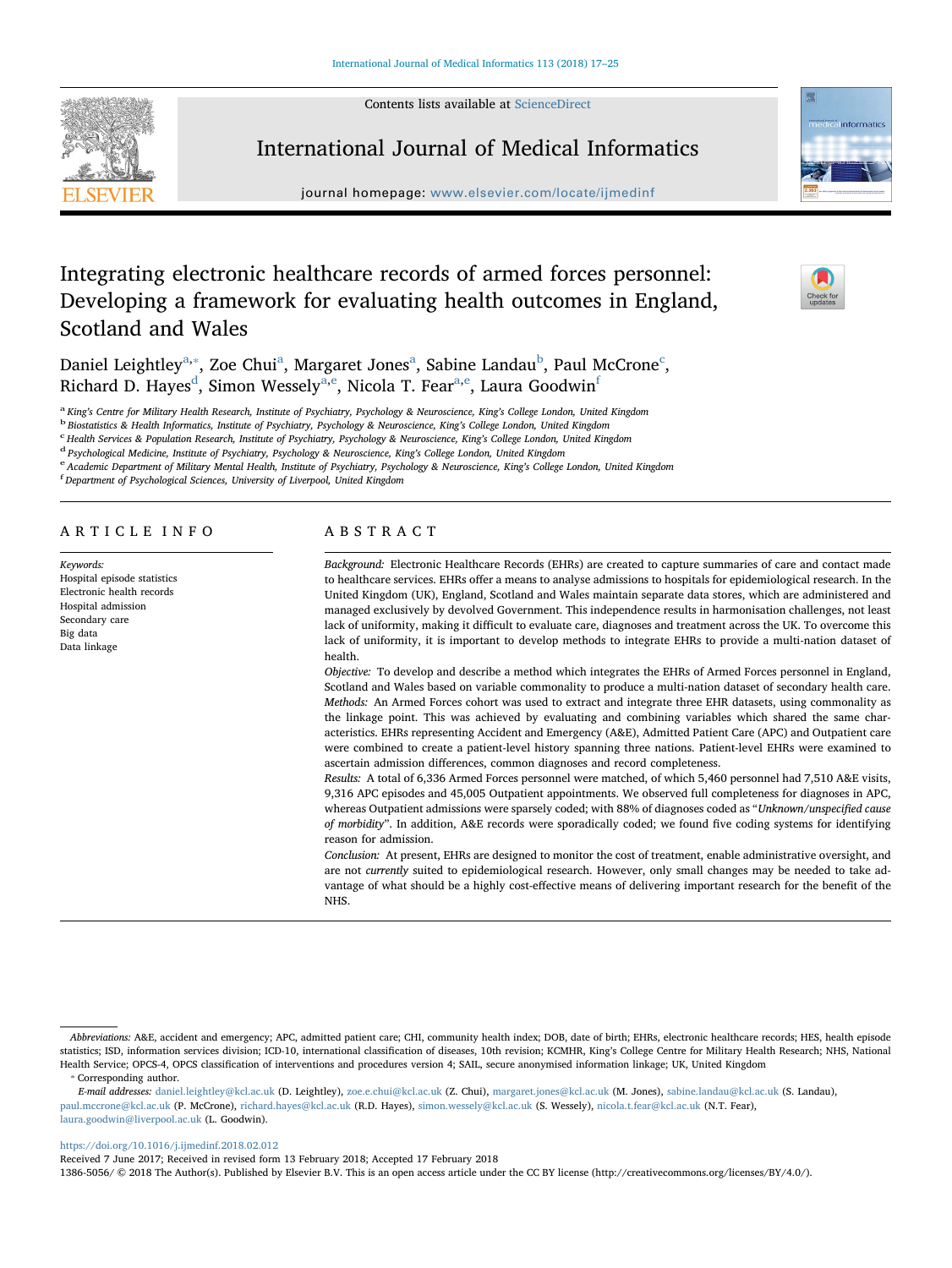<span id="page-1-0"></span>

Fig. 1. Overview of the data linkage process and formation of patient-level dataset.

# 1. Background

Routinely collected Elxectronic Healthcare Records (EHRs) can be used to evaluate disease prevalence, tendencies, and to perform epidemiological analyses [\[1\]](#page-7-0); investigate quality of care and to improve clinical decision-making, which can influence patient outcome and care [[2,3](#page-7-1)]. In recent years, there has been a growth in the use of EHRs in the field of Big Data analytics, which is the analysis and evaluation of large datasets, to answer specific research questions  $[4,5]$  $[4,5]$ . The term "Big Data" [[6](#page-7-3)] has been used in a number of health settings, it is synonymous with the meaningful analyses of EHRs to identify health movements and associations [[7](#page-7-4)]. Further, Schneeweiss et al. [\[8\]](#page-7-5) summarises the potential applications into two key areas: generation of knowledge to improve the effectiveness of treatment; and to predict the outcome of treatment and diagnoses.

Globally, the development and use of EHRs is increasing, alongside Big Data innovation in a number of fields [8–[10](#page-7-5)]. Standardised EHR systems are difficult to implement in larger countries, those which have complex political structures or multiple private entities [\[11](#page-7-6)], such as the United States. In the United Kingdom (UK), health and social care is devolved to national Government and local agencies using propriety systems which are not interconnected or able to identify patients who relocate from a nations [11–[13\]](#page-7-6). In the UK, it is estimated that 53,000 individuals migrate from England and Wales to Northern Ireland and Scotland; with 46,800 individuals migrating from Northern Ireland and Scotland to England and Wales each year [\[14](#page-7-7)]. At present, migration statistics are not reported separately, making it difficult to determine cross-border migration. EHRs which represent the same patient across the three nations show great promise and could be used to identify risk, inform healthcare policy, service provision and improve health and social outcomes [\[13,15,16\]](#page-7-8). Using a cross-border cohort might provide the foundation of creating such a system. While several studies have sought to create national datasets of health and social care  $[4,17]$  $[4,17]$ , to our knowledge, no studies exist which integrate EHRs from multiple nations into a single repository for research.

There are multiple challenges in integrating EHRs in the UK. Firstly, there is no system or framework which uniquely identifies a person (e.g. unique ID number for each citizen) across public services such as welfare, housing, education and health [[18\]](#page-7-9). Those registered with the National Health Service (NHS) of England and Wales are assigned a unique 10-digit number, which is used as the sole identifier in healthcare [[19\]](#page-7-10). Similarly, in Scotland a person is assigned a Community Health Index (CHI) number which is used in the same manner. Second, EHRs provided by England [\[20](#page-8-0)], Wales [[4,17](#page-7-2)] and Scotland [\[21](#page-8-1)] are distinctive in structure, collection and management. Third, EHR data from each of these data sources include various data types, from structured information such as drug prescriptions, diagnoses and treatment, to unstructured data such as clinical notes and patient selfreported illness [[11\]](#page-7-6). Finally, there is a dearth of literature which describes how to undertake EHR data linkage from multiple data sources [[22\]](#page-8-2).

Current research efforts have been directed towards modelling and predicting single conditions (e.g. depression, diabetes and epilepsy) and outcomes [\[3,16,23,24](#page-7-11)]. In this work, we study a UK Armed Forces co-hort [[25,26](#page-8-3)] (which includes individuals from England, Scotland and Wales) that has been linked separately to three sources of national secondary healthcare data. These data have then been integrated to form a patient-level dataset across 3 nations which include A&E, Outpatient Care and Admitted Patient Care (APC). The subsequent dataset is unique, population-based longitudinal dataset that contains a wide range of physical and mental health indicators of serving and ex-serving UK Armed Forces personnel. The objectives of this work are; 1) to develop and describe a methodology which integrates EHRs of Armed Forces personnel in England, Scotland and Wales 2) examine healthcare utilisation within these data and 3) evaluate characteristics of admission, record completion and diagnoses.

# 2. Methods

The proposed framework is illustrated in [Fig. 1,](#page-1-0) and is represented by the following stages:

- 1. Demographic identifiers of Armed Forces personnel are sent to each data provider:
- 2. EHRs are extracted and sent to the research team by data providers;
- 3. EHRs are cleaned and validated;
- 4. Variables are linked using commonality;
- 5. EHRs for each patient are integrated to generate a patient-level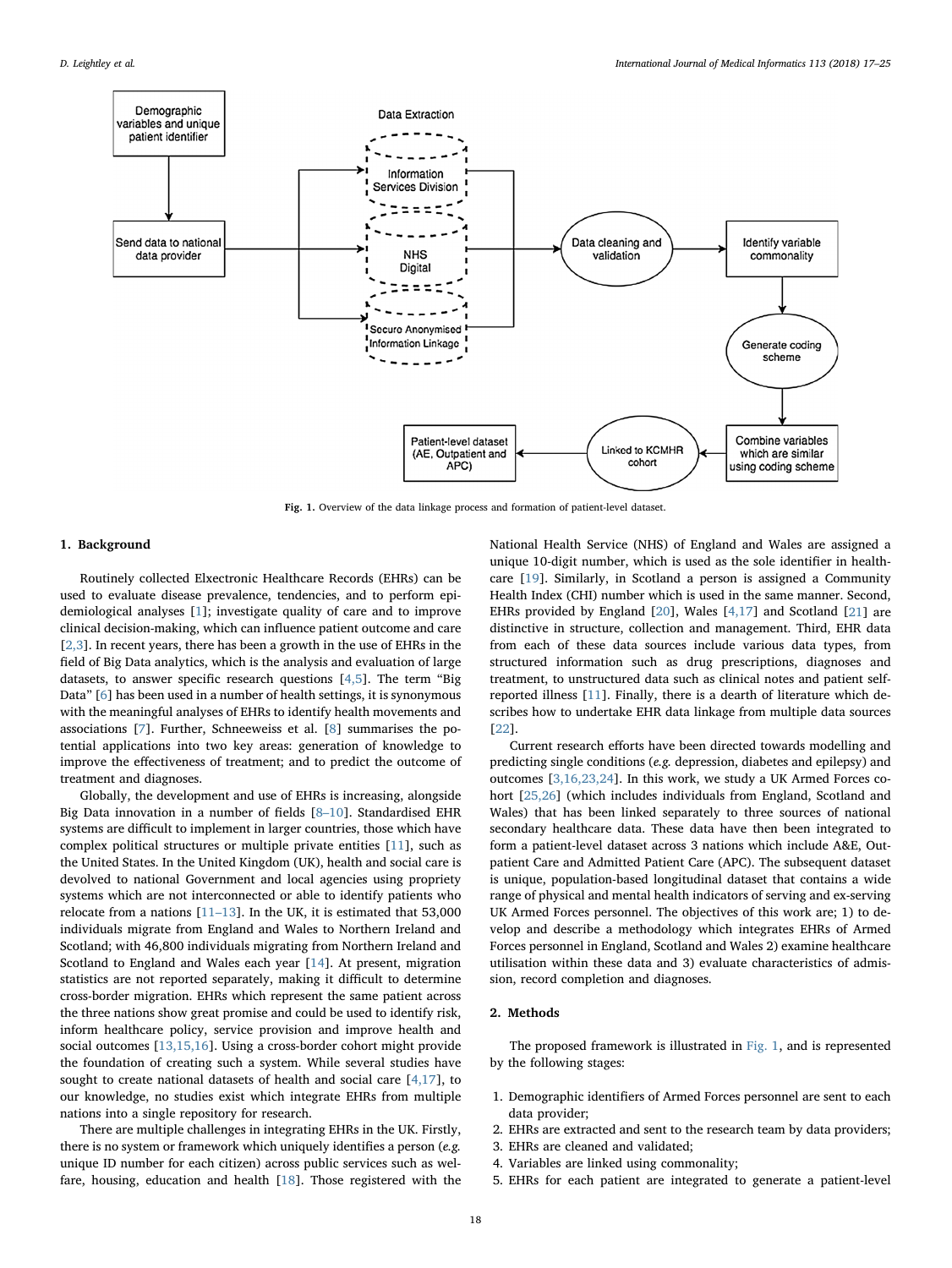### dataset.

# 2.1. King's centre for military health research (KCMHR) cohort

UK Armed Forces personnel receive all secondary care from the NHS while in service in the UK and after they have left service from the NHS. This study uses the example of an Armed Forces population to integrate data from England, Scotland and Wales. The reasons for this are 1) they frequently move/relocate, so it is important to capture EHRs from across the nations and 2) they may have different health needs due to being exposed to a high level of physical and mental strain. This study used the KCMHR cohort, which is a longitudinal cohort of the UK Armed Forces (full details of the methods and sample description were previously reported in [\[25,26\]](#page-8-3)), to develop methodologies to integrate EHR data. Briefly, data was collected in 2004–2006 from a sample of personnel deployed to the Iraq war during 2003 and from a sample of personnel serving in the UK Armed Forces but who did not deploy at that time (phase 1). Phase 1 participants were then followed up in 2007–2009, where two new samples were introduced to represent the demographics of the Armed Forces at that time point (phase 2). Individuals who took part in phase 1 only were not included in the study as they had not been asked for consent to access their medical records. Participants were only included in the study if they provided content for us to access their medical records, but the authors also sought and obtained a section 251 of the National Health Service Act 2006 [\[27](#page-8-4)] approval to allow transfer of confidential participant information to data providers for processing (to facilitate data linkage). In total, 86.11% of phase 2 respondents provided informed consent to access their healthcare records, resulting in a final cohort of 8,602. The consenting cohort available for data extraction and integration comprised 7,661 (89.06%) males and 941 (10.94%) females, which is in line with the demographics of the UK Armed Forces.

# 2.2. Data providers

EHRs are managed by NHS Digital in England [\[20](#page-8-0)], Secure Anonymised Information Linkage (SAIL) in Wales [\[4,17](#page-7-2)] and Information Service Division (ISD) in Scotland [\[21](#page-8-1)]. [Table 1](#page-2-0) illustrates the datasets, periods of interest and requested number of variables. Variables that were comparable (e.g. similar in content and type) between data providers were requested. Where available, data was requested for the financial years 2003/04 to 2013/14 or closest available.

### 2.3. Extracting electronic healthcare records

Data extraction was performed independently of the authors through the data providers to preserve privacy. Providers were supplied a set of demographic variables; 10-digit NHS number (where available), first name, middle name, surname, gender and date of birth (DOB). When providing extracted data, providers removed all demographic identifiers (e.g. first name, last name); to enable identification the authors supplied a unique identifier to represent each participant. For

clarity, the extraction process is described hereafter, data extraction had no impact on the creation of the framework or integrated datasets.

NHS Digital required a valid NHS number to identify any individual and extract Health Episode Statistics (HES) EHR data. Valid NHS numbers were mapped with an internal identifier, the HES ID. EHRs were extracted if any of the following conditions were met: (1) match on NHS number, gender and DOB; (2) match on NHS number, partial match for gender or DOB; (3) match on NHS number only.

SAIL operated a two-stage extraction process to preserve privacy. First, demographic variables were supplied by the Data Provider to NHS Wales Informatics Service [\[28](#page-8-5)] where they were cross-referenced using a fuzzy matching procedure to create the Anonymised Linkage Field (a unique SAIL databank identifier). Second, NHS Wales Informatics Service supplied the Anonymised Linkage Field to the SAIL databank to join with record details provided to SAIL to produce an anonymised version of each dataset, linkable at the individual level to EHR datasets within SAIL.

ISD did not require a NHS/CHI number for matching. Participant demographics were cross-matched using probabilistic linking to identify a) valid NHS/CHI number; b) to confirm the NHS/CHI number is valid. EHRs which belonged to a valid CHI number were identified and extracted.

Data from each provider was supplied in financial year using a comma separate file format.

# 2.4. Developing the integrated dataset using variable commonality

The datasets contain many variables [\(Table 1\)](#page-2-0); however, it is not practical to directly link, integrate, or combine variables which may be named or categorised differently. To overcome this, we assessed variable commonality; defined as those variables which represent similar data mediums but categorised in a different manner. The framework solely categorised variables based on the data they hold. For example, each dataset contained a variable which identified speciality; however, the coding schemes were different, therefore a new coding scheme was developed to be usable across all data providers. [Table 2](#page-3-0) defines the variable categories of interest. Variables which did not match the definition, or were only available for one data source were not selected unless they contributed and provided valuable insight (e.g. method of admission). Discussions were held within the research team to discuss variable categorisation, matching and development of coding schemes. NHS Digital (HES datasets), the largest data provider of EHRs in the

UK, was selected as the anchor for comparison to other datasets.

Variable commonality was undertaken in three stages. First, individually for each data provider; A&E, APC and Outpatient variables were grouped using the categories defined in [Table 2](#page-3-0). Second, variables that matched across the datasets were identified (e.g. admission date, discharge date, diagnoses and treatment). Finally, variables that were similar in nature were identified and a common coding scheme was developed to reflect coding schemes used by data providers (e.g. source of admission, source of discharge and source of injury) with the objective of having a single coding scheme. Supplement 1 outlines

### <span id="page-2-0"></span>Table 1

Defines the terminology used by data providers, data periods of interest and number of variables requested.

| Terminology                  |                | NHS Digital                  | Secure Anonymised Information Linkage (SAIL) | Information Services Division (ISD) |
|------------------------------|----------------|------------------------------|----------------------------------------------|-------------------------------------|
| Accident and Emergency (A&E) | Year range     | 2007/08-2013/14              | 2009/10-2013/14                              | 2003/04-2013/14                     |
|                              | Dataset        | Accident and Emergency       | <b>Emergency Department Data Set</b>         | Accident and Emergency              |
|                              | Variable Count | 142                          | 69                                           | 42                                  |
| Admitted Patient Care (APC)  | Year range     | 2003/04-2013/14              | 2003/04-2013/14                              | 2003/04-2013/14                     |
|                              | Dataset        | <b>Admitted Patient Care</b> | Patient Episode Database for Wales           | Scottish Morbidity Records 01       |
|                              | Variable Count | 265                          | 115                                          | 36                                  |
| Outpatient                   | Year Range     | 2003/04-2013/14              | 2004/05-2013/14                              | 2003/04-2013/14                     |
|                              | Dataset        | Outpatient                   | Outpatient                                   | Outpatient                          |
|                              | Variable Count | 96                           | 46                                           | 32                                  |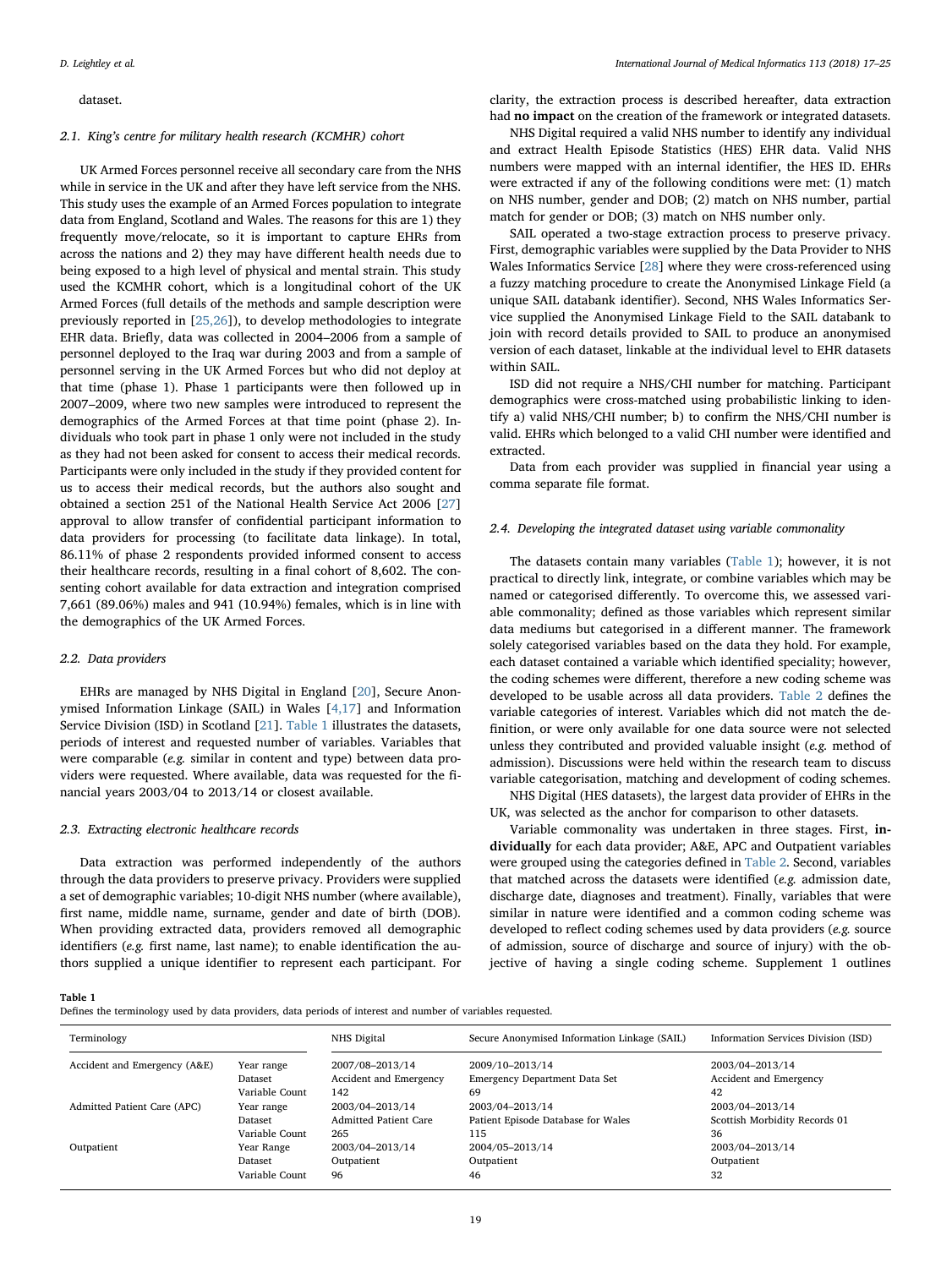<span id="page-3-0"></span>Stipulates the definition used for associating variables to a commonality category.

| Category                          | Criteria                                                                                                                                                                                                                              |
|-----------------------------------|---------------------------------------------------------------------------------------------------------------------------------------------------------------------------------------------------------------------------------------|
| Admittance/Discharge              | Variables that provide information on the admission and discharge of a patient. This includes admission and discharge date, episode<br>information, time of admission, source of admission and destination of patient upon discharge. |
| Diagnosis/Classification          | Variables that provide information on the diagnosis of the patient, including ICD-10 coding and date of diagnosis, A&E coding or local<br>diagnoses coding system.                                                                    |
| Treatment/Procedure/Investigation | Variables that provide information on the treatment/procedures undertaken, including OPCS Classification of Interventions and Procedures<br>version 4 coding, or local diagnoses coding system.                                       |
| Care Provider                     | Variables that provide information on the provider of care, including geographical location and provider type.                                                                                                                        |
| Care Speciality                   | Variables that provide information on the speciality of care, including consultant association, department of care and clinical staff role.                                                                                           |
| Costing/Resources                 | Variables that provide information on the cost of care, including cost of treatment, staffing costs and direct costs incurred by the care<br>provider.                                                                                |

variables linked for each dataset and data provider.

Admitted Patient Care EHRs across the data providers, include details of the patient, when they were treated, where they were treated and what they were treated for. As illustrated in [Table 1](#page-2-0), APC records contain the largest number of variables compared to other departments. Variables identified include admission/discharge date, care provider, speciality and costing codes. For variables such as consultant speciality and admission/discharge source a national coding scheme was used. We developed a common coding scheme which was inclusive and representative of national coding schemes. Codes which were ambiguous or not an identical match to other nations were retained. Primarily, diagnoses were coded using the International Classification of Diseases, 10th revision (ICD-10) and interventions and procedures are coded using OPCS Classification of Interventions and Procedures version 3 or 4 (OPCS-4).

Outpatient appointments were recorded across the data providers, including appointment date, appointment treatment, care provider and outcomes. Variables differed widely across the data providers due to service provision and method of recording the visit. Variables identified for joining included appointment date, status of appointment attendance, diagnosis and speciality. For variables such as attendance type and appointment source, a common coding scheme was developed bringing together individual nation coding schemes. Codes which were ambiguous (without a suitable definition) or not an identical match were retained separately. Diagnoses, interventions and procedures were coded using ICD-10 and OPCS across the data providers.

Accident and Emergency attendance was recorded differently across the data providers, and for NHS Digital HES data were different between hospital trusts. Variables such as admission date, treatment time, conclusion time and discharge time/location were linked based on commonality. Major differences were observed when coding the reason for the visit to A&E; unlike APC, which utilises the ICD-10 coding system across the combined dataset, A&E does not use a national standard. For example, within England, care providers utilise a local coding system, ICD-10 coding or a NHS England coding standard [[29,30](#page-8-6)].

# 2.5. Integrated patient record and data cleaning

A patient-level EHR dataset was constructed using a five-stage integration process. First, Continuous Inpatient spells were computed for APC in HES, ISD and SAIL separately. A Continuous Inpatient spell is considered as a continuous period of care within the NHS, regardless of any transfers between care providers that may take place [[31\]](#page-8-7); it can comprise one or more providers but starts when a decision has been made to admit the patient (admission date), and ends when the patient dies or is discharged from hospital (discharge date). APC records are treated differently to other EHRs (e.g. A&E, Outpatient) as a patient can have multiple episodes of care relating to a single admission into hospital. Second, admission and discharge date (A&E, Outpatient and APC) were checked to ensure consistency and that a valid date was present.

Third, duplicate records (A&E, Outpatient and APC) relating to the same period of care or admission were identified and excluded. Fourth, EHR (A&E, Outpatient and APC) for the same individual were brought together within HES, SAIL and ISD to create a personal admission history for England, Wales and Scotland respectively using the unique identifier. Finally, admission history across the nations was merged to the KCMHR Armed Forces cohort to create a patient-level history for A& E, APC and Outpatient care.

# 2.6. Data analysis

This work compared the matched sample ( $n = 6,336$ ) with the nonmatched sample ( $n = 2,266$ ) to assess differences on a range of demographic factors. Analyses including median and frequencies were computed in Stata 12 [\[32](#page-8-8)]. In addition, the following descriptive analyses were performed:

- Linkage rate overall and by nation were computed using record matching information supplied by national data providers. The analyses were undertaken using those who gave consent for their medical records to be accessed ( $n = 8,602$ ). Results were presented as frequency and percentage values. Students' t-test was performed to identify significance in the matching.
- Departmental utilisation was calculated based on the number of visits a patient made to the department. Gender frequencies and percentages were computed to provide a breakdown of departmental admissions.
- Common conditions were calculated by summing the number of events for each 3-digit ICD-10 code and represented as a frequency. Gender frequencies and percentages were computed for each common condition.
- The total numbers of hospital visits were calculated by summing the number of events per participant matched for each department. The frequency, median and inter-quartile range (IQR) were computed at the patient-level as the data was not normally distributed.
- Variable completeness was calculated as the number of valid variable entries compared to missing or null entries (where 0 is treated as a valid entry). Valid variable entries were represented by records which have a value which is not null or missing. Results were presented as percentages.

It should be noted that the unit of analysis is the patient, rather than hospital, geographical region or nation.

## 3. Results

### 3.1. Overview of the data linkage

The completeness of demographic variables, which may impact data extraction, contained within the KCMHR Armed Forces cohort is presented in [Table 3.](#page-4-0) The number of participants matched was 6,336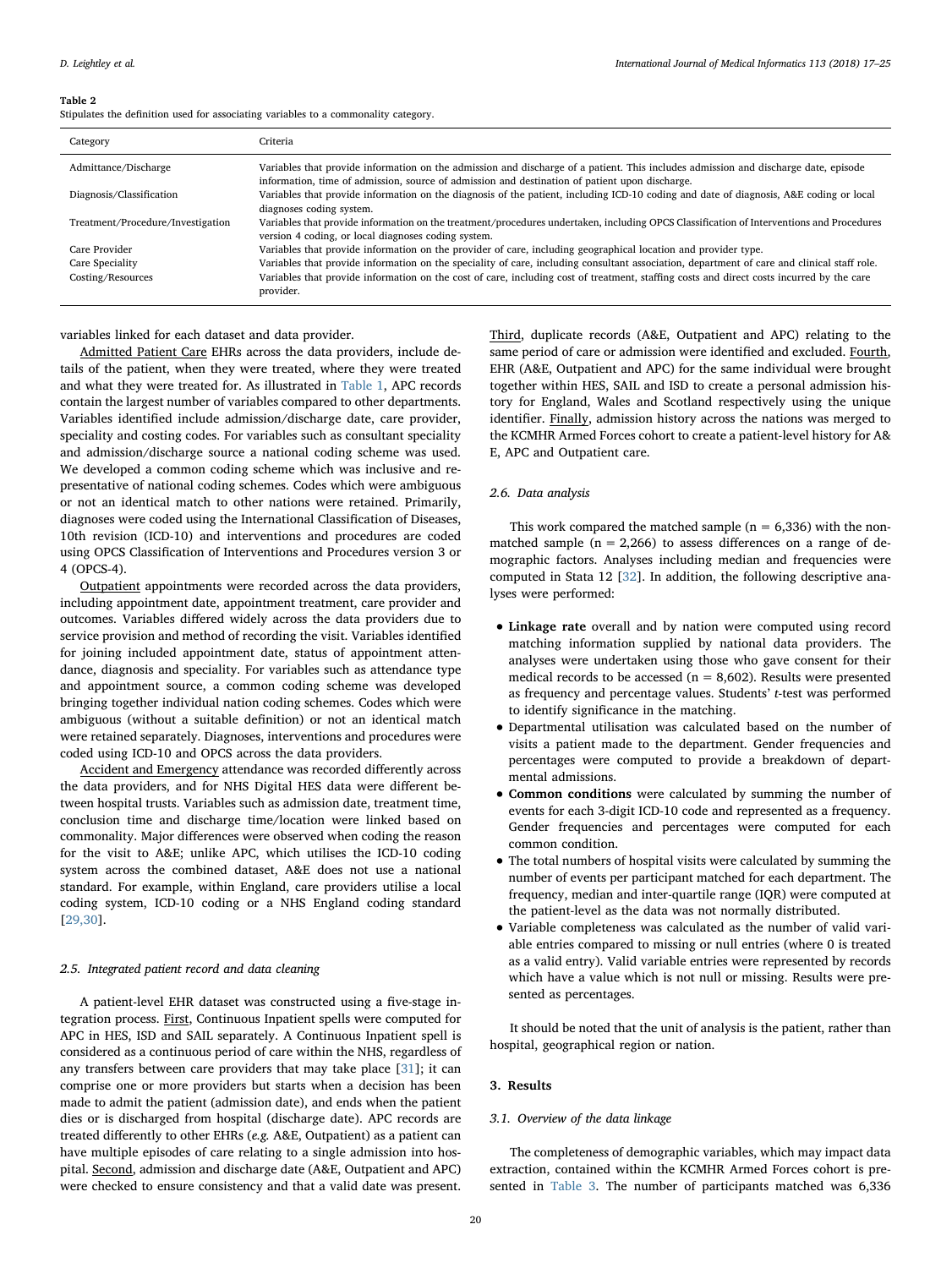<span id="page-4-0"></span>Completeness of KCMHR demographics (n = 8,602). <sup>1</sup>NHS/CHI number is complete if length is greater than 8. CHI number serves the same purpose as NHS number for Scotland. <sup>2</sup>Valid ii length 1 or greater. <sup>3</sup>Valid if date of birth is present e.g. DD/MM/YY or DD/MM/YYYY.% represents row percentages.

|                                         | NHS Number/CHI Number          | Initial                      | Forename <sup>4</sup>      | Surname*    | Gender      | Date of Birth <sup>3</sup>   |
|-----------------------------------------|--------------------------------|------------------------------|----------------------------|-------------|-------------|------------------------------|
| Variable Completeness<br>Missing Values | 6877 (79.95%)<br>1725 (20.05%) | 8179 (95.08%)<br>423 (4.92%) | 8413 (97.8%)<br>189 (2.2%) | 8602 (100%) | 8602 (100%) | 8597 (99.94%)<br>$5(0.06\%)$ |

<span id="page-4-1"></span>

Fig. 2. Data extraction, number of participants matched and the total number of EHR for each data source divided by those with and without an NHS/CHI number. Note: A participant can appear in multiple nation data providers. Percentage figures are cascading, where the percentage is out of the preceding value.

(74%) as illustrated in [Fig. 2.](#page-4-1) The proportion matched was greater in those with a NHS/CHI number compared to those without, with the latter restricted to matching in Wales and Scotland. This was due to the NHS Digital in England requiring a valid NHS number for matching (blocking variable). Of individuals matched, 4,460 were matched in England only (71%), 257 were matched in Wales only (4%), 826 in Scotland only (13%) and 793 were matched in more than one nation (12%). 5,460 participants had a hospital contact during the period of interest.

# 3.2. Overview of healthcare utilisation

The highest proportion of hospital visits recorded for England was 5,221 participants compared to Scotland with 1,233 participants or Wales with 699 participants ([Fig. 2\)](#page-4-1). The overall number of hospital episodes for each nation and department is presented in [Table 4.](#page-4-2) In summary, A&E had a median of 2 (interquartile range [IQR] 2) admissions per participant, APC had a median of 2 (IQR: 2) episodes per participant and Outpatient had a median of 5 (IQR: 8) appointments per participant.

#### <span id="page-4-2"></span>Table 4

Represents the number of episodes and participant numbers for each department and nation. Percent values represent the percentage of the matched sample ( $n = 6336$ ).

| Department                |                         | <b>NHS</b><br>Digital       | Secure<br>Anonymised<br>Information<br>Linkage | Information<br>Services<br>Division |
|---------------------------|-------------------------|-----------------------------|------------------------------------------------|-------------------------------------|
| Accident and<br>Emergency | Episodes<br>Participant | 6775<br>2873<br>$(45.44\%)$ | 392<br>163 (2.77%)                             | 343<br>206 (3.25%)                  |
| Admitted                  | Episodes                | 7516                        | 444                                            | 577                                 |
| Patient<br>Care           | Participant             | 2970<br>$(46.77\%)$         | 176 (19.3%)                                    | 251 (3.96%)                         |
| Outpatient                | Episodes<br>Participant | 41.026<br>4300              | 1703<br>240 (3.79%)                            | 2276<br>435 (6.87%)                 |
|                           |                         | (67.87%)                    |                                                |                                     |

3.3. Healthcare utilisation and diagnoses in accident and emergency

A total of 3,192 participants had 7,510 admissions to A&E (2,813 (88.13%) males and 379 (11.87%) females). 253 variables were available for linkage, we derived 102 common variables. Out of the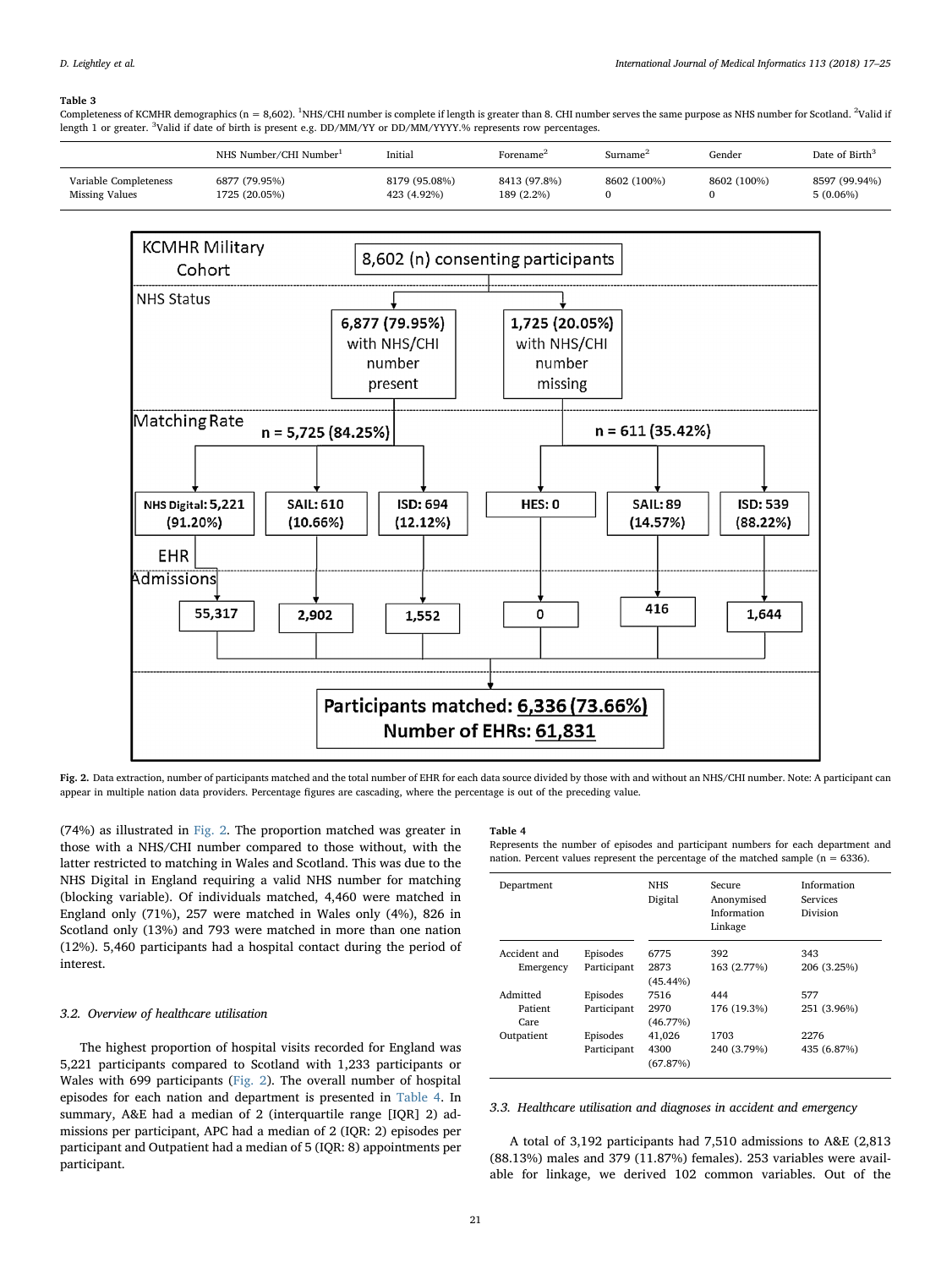<span id="page-5-0"></span>Variable completeness for a sample of common variables formed in England, Scotland and Wales.

| Data Source           | Common Variable (national assigned variable name) | NHS Digital | <b>Information Services Division</b> | Secure Anonymised Information Linkage |
|-----------------------|---------------------------------------------------|-------------|--------------------------------------|---------------------------------------|
| Accident & Emergency  | Reason for Admission                              | 42.44%      | 67.93%                               | 58.93%                                |
|                       | Attendance Category (attendance_cat)              | 100%        | 100%                                 | 100%                                  |
|                       | Admission Time (time arrival)                     | 87.13%      | 93.76%                               | 90.51%                                |
|                       | Arrival Mode (arrival mode)                       | 100%        | 97.96%                               | 100%                                  |
|                       | Provider Code (provider code)                     | 100%        | 100%                                 | 100%                                  |
| Admitted Patient Care | Primary (1st) Diagnosis (diag 01)                 | 100%        | 100%                                 | 100%                                  |
|                       | Admission Source (admin source)                   | 98.59%      | 100%                                 | 100%                                  |
|                       | Main Speciality (main_speciality)                 | 100%        | 97.13%                               | 98.08                                 |
|                       | Operation (oper_01)                               | 100%        | 72.62%                               | 68.52%                                |
|                       | Discharge Method (dist meth)                      | 100%        | 77.34%                               | 79.09%                                |
| Outpatient            | Attend (attended)                                 | 100%        | 77.07%                               | 80.28%                                |
|                       | Attended Type (attend type)                       | 100%        | 100%                                 | 100%                                  |
|                       | Main Speciality (main_speciality)                 | 100%        | 100%                                 | 100%                                  |
|                       | Referral Source (ref source)                      | 100%        | 78.60%                               | 100%                                  |
|                       | Diagnosis (diag $01$ ) <sup>2</sup>               | 97.98%      | 100%                                 | 100%                                  |

<span id="page-5-1"></span><sup>1</sup> Represents a group of variables which describe the anatomical area, side body and presenting diagnosis.

<span id="page-5-2"></span><sup>2</sup> "Unknown and unspecified causes of morbidity" assigned to 87.57% of all appointments.

admissions to A&E, 90.32% were discharged or transferred to a ward on the day of admission, with 9.62% spending at least 24 h within A&E. There were five methods identified for recording reason for an admission; for England: ICD-10, local coding and regional coding schemes, Wales: ICD-10 and regional coding schemes, finally Scotland: ICD-10 and free-text input. The most common mode of attendance was selfpresentation (75.50%) followed-by road ambulance (7.49%) and then hospital transfer (6.52%).

Variable completeness of the original data providers ([Table 1](#page-2-0)), measured as a valid value being present was 47.12% ([Table 5](#page-5-0)). This reflects a code presence of less than 60% for A&E admissions with Reason for Admission, Treatment and Investigation. It is important to note that Reason for Admission relates to the presenting complaint(s) of the patient upon admission, in England up to 12 can be recorded. As illustrated in [Table 5,](#page-5-0) completeness for Reason for Admission was 56.43%, meaning that almost half of all admissions did not have any presenting complaint or assigned diagnoses. Conversely, variables related to the patient admission, care provider and cost were consistently coded (> 90%).

### 3.4. Healthcare utilisation and diagnoses in admitted patient care

A total of 3,324 participants had 9,316 episodes, 2,842 were male (85.50%) and 482 were female (14.50%); 416 variables were present from the nations, with 89 common variables identified to represent a single episode. Overall, variable completeness across the derived dataset, in terms of a value being present was 78.06% [\(Table 5](#page-5-0)). All episodes were recorded with at least one diagnosis using ICD-10 coding scheme with full completeness across all three nations. There was high variable completeness amongst Admittance, Diagnosis/Classification and Care Speciality variable groups (> 85%). Conversely, variables related to the patient discharge, episode order and cost were more likely to be missing data  $(< 80\%)$ .

Unlike A&E or Outpatient EHR, each record was accompanied by a diagnosis; completeness was 100%. In this population, 17,541 individual ICD-10 diagnoses, representing 963 ICD-10 (3-digit) disease groups including primary and secondary diagnoses were recorded. Aggregating the ICD-10 code Z51 representing "Other medical care" was the most common ([Table 6](#page-6-0)). Predominately, males across all codes are more likely to be admitted than females (except in the event of "Outcome of Delivery" which relates to child birth); this is not unexpected, as the cohort is largely male. The most common source of an admission was the residential home of the patient (90.07%) and other NHS hospitals was the second most common source (8.08%). Five participants died during a hospital episode.

### 3.5. Healthcare utilisation and diagnoses in outpatient services

A total of 4,810 participants had 45,005 appointments, with 4,178 (86.86%) male and 632 (13.14%) female. Multiple coding systems were employed to encode diagnoses of an outpatient visit, including ICD-10 and free text. The most common ICD-10 code is R69, defined as "Unknown and unspecified causes of morbidity" assigned to 87.57% of all appointments. Only 5.16% of appointments were not coded with any type of diagnosis. England had the largest number of visits with a proportion of 91.34% compared to Scotland 4.72% and Wales 3.94%.

In total, 174 variables, which represent all three nations, were grouped resulting in 46 common variables being defined. Overall completeness of the derived variables, in terms of a value being present was an average of 57.11% ([Table 5\)](#page-5-0). Appointments were coded with an appointment date, with the reason for attendance fully coded. Conversely, there was poor coding for appointment waiting time, priority status, diagnoses and speciality (< 70%).

### 4. Discussion

Our work introduces a framework to integrate data from national providers to produce a combined dataset of secondary health for serving and ex-serving Armed Forces personnel. This work can also be applied to other settings and populations. We have shown that a linked dataset containing national EHRs can be created and used to evaluate healthcare utilisation across England, Scotland and Wales. However, it is important to acknowledge that we do not know how many persons with an admission were not detected due to the matching and extraction methodology employed by data providers. Using linked EHRs, clinicians and researchers can monitor and improve admissions, quality of care, improve clinical decision making, and to influence patient outcomes and care. We have been able to use the data to show the frequency of APC, Outpatient and A&E visits, diagnosis and arrival mode for Armed Forces personnel. Conversely, we have identified disparities between data providers and their methods of recording, validating and storing of data which has been shown to impact data quality and reliability. Similarly, data completeness and accuracy in assigning presentation or diagnoses code values are of concern in A&E and Outpatient data across the nations. For Outpatient EHRs, diagnoses and main procedure variables were not a mandatory requirement, however recording is increasing over time [[33\]](#page-8-9). Nevertheless, APC has been shown to consist of valid data points including diagnoses, treatments and operations, and admission/discharge dates. To our knowledge, this is the first to both link secondary care datasets across England, Scotland and Wales and to analyse Armed Forces personnel EHR data.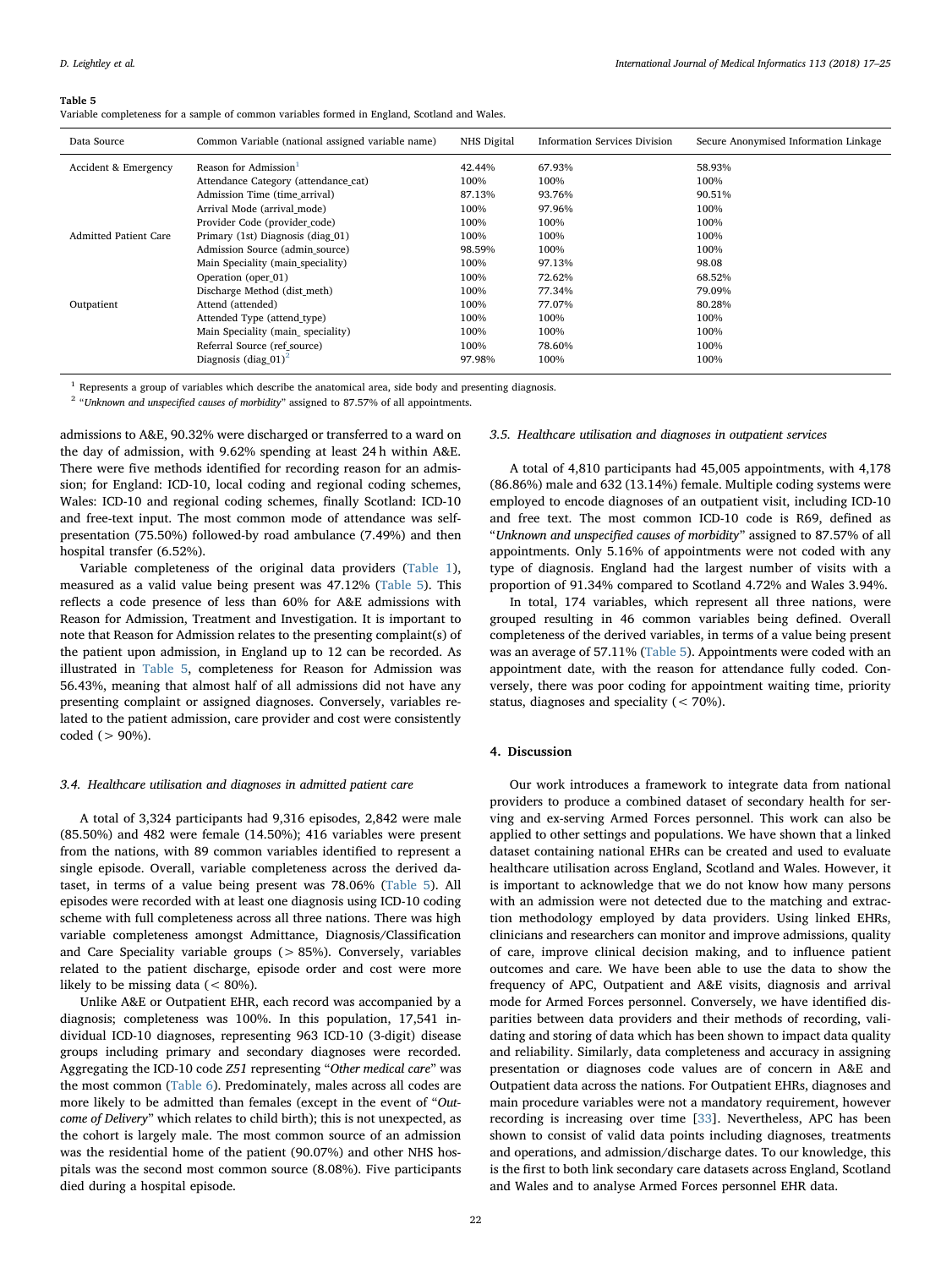<span id="page-6-0"></span>Most common ICD-10 codes assigned during Admitted Patient Care visit with gender comparison.

|    | ICD-10 Code     | Description                                            | Occurrence $(n =$ participants) | Male $(n = 874)$ | Female $(n = 109)$ |
|----|-----------------|--------------------------------------------------------|---------------------------------|------------------|--------------------|
|    | Z51             | Other medical care                                     | 490 (n = 116)                   | 99 (85.34%)      | 17 (14.66%)        |
| 2  | Z86             | Personal history of certain other diseases             | 336 $(n = 190)$                 | 159 (83.68%)     | 31 (16.32%)        |
| 3  | <b>I10</b>      | Essential (primary) hypertension                       | $295(n = 151)$                  | 140 (92.72%)     | 11 (7.28%)         |
|    | Z37             | Outcome of delivery                                    | $281(n = 198)$                  | 0                | 198 (100%)         |
| 5  | Z30             | Contraceptive management                               | $272(n = 262)$                  | 247 (94.27%)     | 15 (5.73%)         |
| 6  | R <sub>10</sub> | Abdominal and pelvic pain                              | $266(n = 221)$                  | 155 (70.14%)     | 66 (29.86%)        |
|    | M23             | Internal derangement of knee                           | $265(n = 217)$                  | 208 (95.85%)     | 9(4.15%)           |
| 8  | F17             | Mental and behavioural disorders due to use of tobacco | $259(n = 190)$                  | 168 (88.42%)     | 22 (11.58%)        |
| 9  | Z72             | Problems related to lifestyle                          | $253(n = 197)$                  | 183 (92.89%)     | 14 (7.11%)         |
| 10 | M54             | Dorsalgia                                              | $222(n = 123)$                  | 102 (82.93%)     | 21 (17.07%)        |

The ability to obtain EHR from multiple national providers and integrate to an existing cohort allows greater insight into patient admission patterns and history [\[2,34,35](#page-7-1)]. However, EHRs alone do not provide sufficient context to enable detailed evaluation of the data and therefore additional data providers and cohorts (e.g. National Joint Registry [\[36](#page-8-10)], Cancer Registry [\[37](#page-8-11)]) are used to provide personal identifiers. The Hertfordshire Cohort Study [\[3\]](#page-7-11) linked hospital admissions to an existing cohort, the study was limited to a single English county (Hertfordshire county). The authors had difficulty obtaining EHRs for the cohort, similar to our own difficulties with national data providers performing data linkage using different algorithms. In Scotland, the Scottish Health Surveys Cohort [[5](#page-7-12)] is an example of a data linkage between a cohort and health and social care in secondary care. The study linked Outpatient, APC, Mental Health and Outpatient records at the patient-level to provide detailed healthcare patterns.

### 4.1. Limitations and challenges for sustainability

For our methodology to be a functional resource it is important to be aware of the limits of health data and integration. Personal identifiers were obtained via the KCMHR cohort study, with permission from participants, and included participants' first name, last name, date of birth gender, and National Health Number which can be difficult to obtain and record correctly. NHS number was not available for 20.05% of participants. The matching process undertaken by NHS Digital set NHS number as a mandatory variable, resulting in a lower success rate. However, ISD in Scotland and SAIL in Wales did not place this same requirement. We did not request data from Northern Ireland. This was because of the complex structures surrounding EHRs in Northern Ireland. No central organisation is responsible, instead it is delegated to the local trust. In addition, there are security concerns surrounding former Armed Forces personnel.

There are several problems with using national EHR datasets such as HES, ISD or SAIL when integrating these datasets. The complexity of gathering data at data centres and the large number of organisations and institutions which can provide submissions can give rise to reduced accuracy of the EHR including diagnoses, outcomes and patient management [\[38,39\]](#page-8-12). Further, completeness of records is poor, particularly in Outpatient and A&E EHRs, giving rise to difficulty in linking variables and making any statistical analyses troublesome [\[3,5,24\]](#page-7-11).

We were limited to the variables requested and provided by national data providers, to enable linkage. We undertook a pragmatic approach to matching variables based on commonality using variable definitions provided by the data providers. This is a time-consuming exercise, and might prove an obstacle in even larger datasets. Further, national coding schemes, may have been interpreted differently by hospital trust and coder leading to additional confusion and coding bias. It is important to be aware that though EHRs are widely used in research, offering a broad range of information about treatment, diagnoses and care, there are issues relating to determining data quality, completeness of data and drawing conclusions from the data [40–[42\]](#page-8-13).

### 4.2. Unanswered questions and future developments

Our initial examination of the dataset has proved useful in identifying the most common diagnoses, types of A&E admissions and number of Outpatient appointments for Armed Forces personnel. Further analysis of the dataset is required to evaluate clinical practices, common diagnoses stratified by patient characteristics and variable coding accuracy to improve dataset recording and retention. This could include assessing A&E trends in admission, prevalence of A&E admissions resulting in an APC episode and waiting times. Alternately, further data linkage to primary healthcare records might make it possible to identify pre and post follow-up health of individuals who have had a contact with secondary care. This could improve the quality of analysis and enable refinement of queries used on the dataset to improve the quality of the dataset.

In the future, there is potential to develop a more responsive, realtime and useful linked dataset based on the framework and methodologies presented in this work. This would require more regular and frequent updates from data providers, including more efficient data linkage of cohort users.

### 5. Conclusions

It was possible to integrate secondary health records to create a combined dataset of attendances to NHS hospitals in England, Scotland and Wales. This is the first to combine and present analyses of EHRs from Armed Forces personnel in the UK (excluding Northern Ireland). The dataset was developed using variable commonality and included both serving and ex-serving Armed Forces personnel, enabling evaluation of healthcare utilisation. The NHS of England, Scotland and Wales obtain, store and process EHRs using different methodologies. Scotland and Wales utilise participant demographics without the need of a NHS number whereas matching in England requires an NHS number. Future work should seek to harmonise the protocols for national linkage and seek a uniform UK-wide policy on EHRs for research. The increasing shift towards the use of EHR by health trusts presents an opportunity to monitor admissions, diagnoses and outcomes to inform public health policy and service provision.

### Ethical approval and consent to participate

Ethical approval was obtained from the London-Dulwich NHS Research Ethics Committee in November 2014 (REC no: 07/Q0703/ 36). Further, a Section 251 of the National Health Service Act 2006 (Ref no: 15/CAG/0136) was obtained.

### Consent for publication

None required.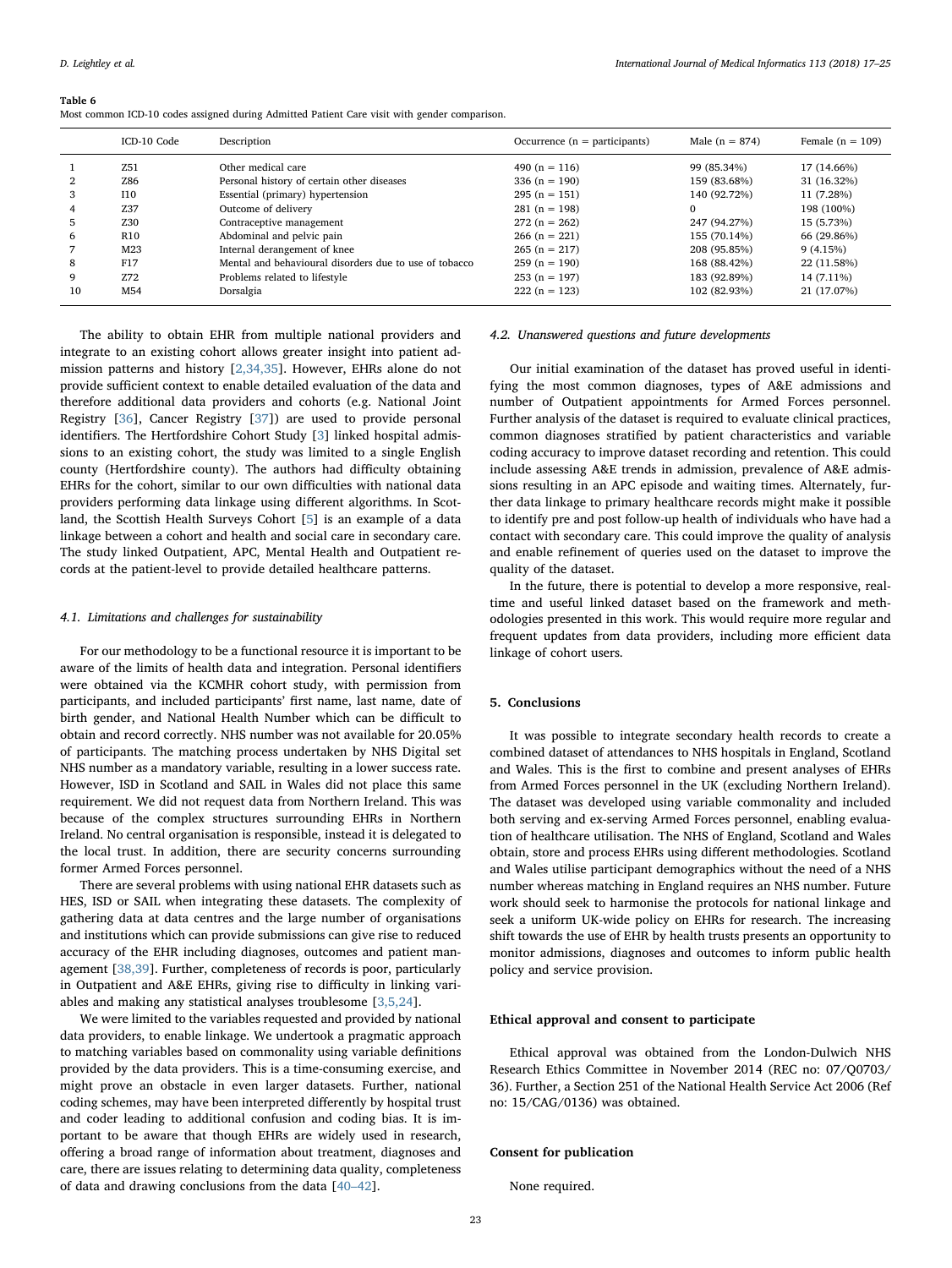### Availability of data and materials

Coding schemes and syntax used to perform data linkage are available upon request from the corresponding author.

# Fundings

This work is funded by the Economic and Social Research Council (grant number ES/L014521/1), DL and ZC were funded by the grant. Over the course of this work RDH was funded by a Medical Research Council Population Health Scientist Fellowship (grant number MR/ J01219X/1). RDH and SL have received salary support from the National Institute for Health Research Mental Health Biomedical Research Centre at South London and Maudsley NHS Foundation Trust and King's College London. The views expressed are those of the author (s) and not necessarily those of the NHS, the NIHR or the Department of Health.

### Conflict of interest

RDH has received research funding from Roche, Pfizer, Janssen, Lundbeck and In-Silico-Bioscience. SW is advisor to the British Army in psychiatry and a trustee of Combat Stress. This work was undertaken prior to NTF's appointment to the Independent Group Advising on the Release of Data. NTF is a trustee of The Warrior Programme. DL, ZC, SL, PM, MJ and LG declare that they have no competing interests.

## Author contributions

DL conducted the data linkage, data analysis and wrote all drafts of the manuscript. ZC provided advice on the data linkage, commented on drafts of the paper. MJ has provided guidance during the work and commented on drafts of the paper. SL, PM, RDH, SW and NTF participated in design of the work and commented on drafts of the paper. LG designed the work, sought and obtained funding, oversaw data collection, analysis, linkage and commented on all drafts of the paper. All authors have read and approved the final manuscript.

Summary table

What was already known?

- Electronic Healthcare Records are used to capture summaries of care and contact to healthcare services; in the United Kingdom they are intended to financially reimburse hospital trusts for care provided.
- In the United Kingdom; England, Scotland and Wales maintain separate data stores for Electronic Healthcare Records with responsibility being devolved to National Governments. This has introduced a lack of uniformity, making it difficult to evaluate care, diagnosis and treatment across the entire United Kingdom.
- Propriety systems are used by England, Scotland and Wales National Health Services which makes it challenging to perform analyses across England, Scotland and Wales.

What has this study added to the body of knowledge?

- This paper presents the first framework to integrate national Electronic Health Records. It has been developed with collaboration from health professional and could be rolled out nationally to assist in United Kingdom wide research.
- This paper found that variable completeness across the nations was varied, with Outpatient care being sparsely coded making it challenging for use in epidemiological research.

• This paper highlights the types of analyses which can be performed when undertaking United Kingdom wide linkage, with the potential of combing additional data modalities.

### Acknowledgments

We are grateful to NHS Digital, Information Service Division and Secure Anonymised Information Linkage for supplying the datasets and supporting this work.

# Appendix A. Supplementary data

Supplementary data associated with this article can be found, in the online version, at <https://doi.org/10.1016/j.ijmedinf.2018.02.012>.

# References

- <span id="page-7-0"></span>[1] [G. Perera, M. Broadbent, F. Callard, C.-K. Chang, J. Downs, R. Dutta, A. Fernandes,](http://refhub.elsevier.com/S1386-5056(18)30090-X/sbref0005) [R.D. Hayes, M. Henderson, R. Jackson, A. Jewell, G. Kadra, R. Little, M. Pritchard,](http://refhub.elsevier.com/S1386-5056(18)30090-X/sbref0005) [H. Shetty, A. Tulloch, R. Stewart, Cohort pro](http://refhub.elsevier.com/S1386-5056(18)30090-X/sbref0005)file of the south London and maudsley [NHS foundation trust biomedical research centre \(SLaM BRC\) case register: current](http://refhub.elsevier.com/S1386-5056(18)30090-X/sbref0005) [status and recent enhancement of an electronic mental health record-derived data](http://refhub.elsevier.com/S1386-5056(18)30090-X/sbref0005) [resource, BMJ Open 6 \(3\) \(2016\) e008721.](http://refhub.elsevier.com/S1386-5056(18)30090-X/sbref0005)
- <span id="page-7-1"></span>[2] [R.A. Payne, G.A. Abel, B. Guthrie, S.W. Mercer, The e](http://refhub.elsevier.com/S1386-5056(18)30090-X/sbref0010)ffect of physical multi[morbidity, mental health conditions and socioeconomic deprivation on unplanned](http://refhub.elsevier.com/S1386-5056(18)30090-X/sbref0010) [admissions to hospital: a retrospective cohort study, Can. Med. Assoc. J. 185 \(5\)](http://refhub.elsevier.com/S1386-5056(18)30090-X/sbref0010) [\(2013\) E221](http://refhub.elsevier.com/S1386-5056(18)30090-X/sbref0010)–E228.
- <span id="page-7-11"></span>[3] [S.J. Simmonds, H.E. Syddall, B. Walsh, M. Evandrou, E.M. Dennison, C. Cooper,](http://refhub.elsevier.com/S1386-5056(18)30090-X/sbref0015) [A. Aihie Sayer, Understanding NHS hospital admissions in england: linkage of](http://refhub.elsevier.com/S1386-5056(18)30090-X/sbref0015) [hospital episode statistics to the hertfordshire cohort study, Age Ageing 43](http://refhub.elsevier.com/S1386-5056(18)30090-X/sbref0015) [\(September \(5\)\) \(2014\) 653](http://refhub.elsevier.com/S1386-5056(18)30090-X/sbref0015)–660.
- <span id="page-7-2"></span>[4] [D.V. Ford, K.H. Jones, J.-P. Verplancke, R.A. Lyons, G. John, G. Brown, C.J. Brooks,](http://refhub.elsevier.com/S1386-5056(18)30090-X/sbref0020) [S. Thompson, O. Bodger, T. Couch, K. Leake, The SAIL Databank: building a na](http://refhub.elsevier.com/S1386-5056(18)30090-X/sbref0020)[tional architecture for e-health research and evaluation, BMC Health Serv. Res. 9](http://refhub.elsevier.com/S1386-5056(18)30090-X/sbref0020) [\(December \(1\)\) \(2009\) 157.](http://refhub.elsevier.com/S1386-5056(18)30090-X/sbref0020)
- <span id="page-7-12"></span>[5] [L. Gray, G.D. Batty, P. Craig, C. Stewart, B. Whyte, A. Finlayson, A.H. Leyland,](http://refhub.elsevier.com/S1386-5056(18)30090-X/sbref0025) Cohort Profi[le: the Scottish Health Surveys Cohort: linkage of study participants to](http://refhub.elsevier.com/S1386-5056(18)30090-X/sbref0025) [routinely collected records for mortality, hospital discharge, cancer and o](http://refhub.elsevier.com/S1386-5056(18)30090-X/sbref0025)ffspring [birth characteristics in three nationwide studies, Int. J. Epidemiol. 39 \(2\) \(2010\)](http://refhub.elsevier.com/S1386-5056(18)30090-X/sbref0025) 345–[350.](http://refhub.elsevier.com/S1386-5056(18)30090-X/sbref0025)
- <span id="page-7-3"></span>[6] [V. Mayer-Schnberger, Viktor Mayer-Schnberger, Kenneth Cukier \(Eds.\), Big Data A](http://refhub.elsevier.com/S1386-5056(18)30090-X/sbref0030) [Revolution That Will Transform How We Live, Work and Think, John Murray](http://refhub.elsevier.com/S1386-5056(18)30090-X/sbref0030) [Publishers, UK, 2013.](http://refhub.elsevier.com/S1386-5056(18)30090-X/sbref0030)
- <span id="page-7-4"></span>[7] J. Andreu-Perez, C.C.Y. Poon, R.D. Merrifi[eld, S.T.C. Wong, G.-Z. Yang, Big data for](http://refhub.elsevier.com/S1386-5056(18)30090-X/sbref0035) [health, IEEE J. Biomed. Heal. Inform. 19 \(July \(4\)\) \(2015\) 1193](http://refhub.elsevier.com/S1386-5056(18)30090-X/sbref0035)–1208.
- <span id="page-7-5"></span>[8] [S. Schneeweiss, Learning from big health care data, N. Engl. J. Med. 370 \(23\)](http://refhub.elsevier.com/S1386-5056(18)30090-X/sbref0040) [\(2014\) 2161](http://refhub.elsevier.com/S1386-5056(18)30090-X/sbref0040)–2163.
- [9] [W. Raghupathi, V. Raghupathi, Big data analytics in healthcare: promise and po](http://refhub.elsevier.com/S1386-5056(18)30090-X/sbref0045)[tential, Heal. Inf. Sci. Syst. 2 \(December \(1\)\) \(2014\) 3.](http://refhub.elsevier.com/S1386-5056(18)30090-X/sbref0045)
- [10] [D. Leightley, J.S. McPhee, M.H. Yap, Automated analysis and quanti](http://refhub.elsevier.com/S1386-5056(18)30090-X/sbref0050)fication of [human mobility using a depth sensor, IEEE J. Biomed. Heal. Inform. 21 \(July \(4\)\)](http://refhub.elsevier.com/S1386-5056(18)30090-X/sbref0050) [\(2017\) 939](http://refhub.elsevier.com/S1386-5056(18)30090-X/sbref0050)–948.
- <span id="page-7-6"></span>[11] [P.B. Jensen, L.J. Jensen, S. Brunak, Mining electronic health records: towards better](http://refhub.elsevier.com/S1386-5056(18)30090-X/sbref0055) [research applications and clinical care, Nat. Rev. Genet. 13 \(6\) \(2012\) 395](http://refhub.elsevier.com/S1386-5056(18)30090-X/sbref0055)–405.
- [12] [G. Bevan, The Impacts of Asymmetric Devolution on Health Care in the Four](http://refhub.elsevier.com/S1386-5056(18)30090-X/sbref0060) [Countries of the UK, \(2014\).](http://refhub.elsevier.com/S1386-5056(18)30090-X/sbref0060)
- <span id="page-7-8"></span>[13] [P. Coorevits, M. Sundgren, G.O. Klein, A. Bahr, B. Claerhout, C. Daniel, M. Dugas,](http://refhub.elsevier.com/S1386-5056(18)30090-X/sbref0065) [D. Dupont, A. Schmidt, P. Singleton, G. De Moor, D. Kalra, Electronic health re](http://refhub.elsevier.com/S1386-5056(18)30090-X/sbref0065)[cords: new opportunities for clinical research, J. Intern. Med. 274 \(6\) \(2013\)](http://refhub.elsevier.com/S1386-5056(18)30090-X/sbref0065) 547–[560.](http://refhub.elsevier.com/S1386-5056(18)30090-X/sbref0065)
- <span id="page-7-7"></span>[14] Andrew Nash, Internal Migration, England and Wales – Office for National Statistics, Online, 2014. [Online]. Available: [https://www.ons.gov.uk/](https://www.ons.gov.uk/peoplepopulationandcommunity/populationandmigration/migrationwithintheuk/bulletins/internalmigrationbylocalauthoritiesinenglandandwales/2014-06-26) [peoplepopulationandcommunity/populationandmigration/migrationwithintheuk/](https://www.ons.gov.uk/peoplepopulationandcommunity/populationandmigration/migrationwithintheuk/bulletins/internalmigrationbylocalauthoritiesinenglandandwales/2014-06-26) [bulletins/internalmigrationbylocalauthoritiesinenglandandwales/2014-06-26](https://www.ons.gov.uk/peoplepopulationandcommunity/populationandmigration/migrationwithintheuk/bulletins/internalmigrationbylocalauthoritiesinenglandandwales/2014-06-26). (Accessed 11 September 2017).
- [15] E. Vayena, M. Salathé, L.C. Madoff[, J.S. Brownstein, Ethical challenges of big data](http://refhub.elsevier.com/S1386-5056(18)30090-X/sbref0075) [in public health, PLOS Comput. Biol. 11 \(2\) \(2015\) e1003904.](http://refhub.elsevier.com/S1386-5056(18)30090-X/sbref0075)
- [16] [K. Wing, K. Bhaskaran, L. Smeeth, T.P. van Staa, O.H. Klungel, R.F. Reynolds,](http://refhub.elsevier.com/S1386-5056(18)30090-X/sbref0080) [I. Douglas, Optimising case detection within UK electronic health records: use of](http://refhub.elsevier.com/S1386-5056(18)30090-X/sbref0080) [multiple linked databases for detecting liver injury, BMJ Open 6 \(9\) \(2016\)](http://refhub.elsevier.com/S1386-5056(18)30090-X/sbref0080) [e012102.](http://refhub.elsevier.com/S1386-5056(18)30090-X/sbref0080)
- [17] [R.A. Lyons, K.H. Jones, G. John, C.J. Brooks, J.-P. Verplancke, D.V. Ford, G. Brown,](http://refhub.elsevier.com/S1386-5056(18)30090-X/sbref0085) [K. Leake, The SAIL databank: linking multiple health and social care datasets, BMC](http://refhub.elsevier.com/S1386-5056(18)30090-X/sbref0085) [Med. Inform. Decis. Mak. 9 \(1\) \(2009\) 3.](http://refhub.elsevier.com/S1386-5056(18)30090-X/sbref0085)
- <span id="page-7-9"></span>[18] [M.A. Bohensky, D. Jolley, V. Sundararajan, S. Evans, D.V. Pilcher, I. Scott,](http://refhub.elsevier.com/S1386-5056(18)30090-X/sbref0090) [C.A. Brand, Data Linkage: a powerful research tool with potential problems, BMC](http://refhub.elsevier.com/S1386-5056(18)30090-X/sbref0090) [Health Serv. Res. 10 \(1\) \(2010\) 346.](http://refhub.elsevier.com/S1386-5056(18)30090-X/sbref0090)
- <span id="page-7-10"></span>[19] NHS Direct, Your health and care records, 2015. [Online]. Available: [http://www.](http://www.nhs.uk/NHSEngland/thenhs/records/nhs-number/Pages/what-is-the-nhs-number.aspx)